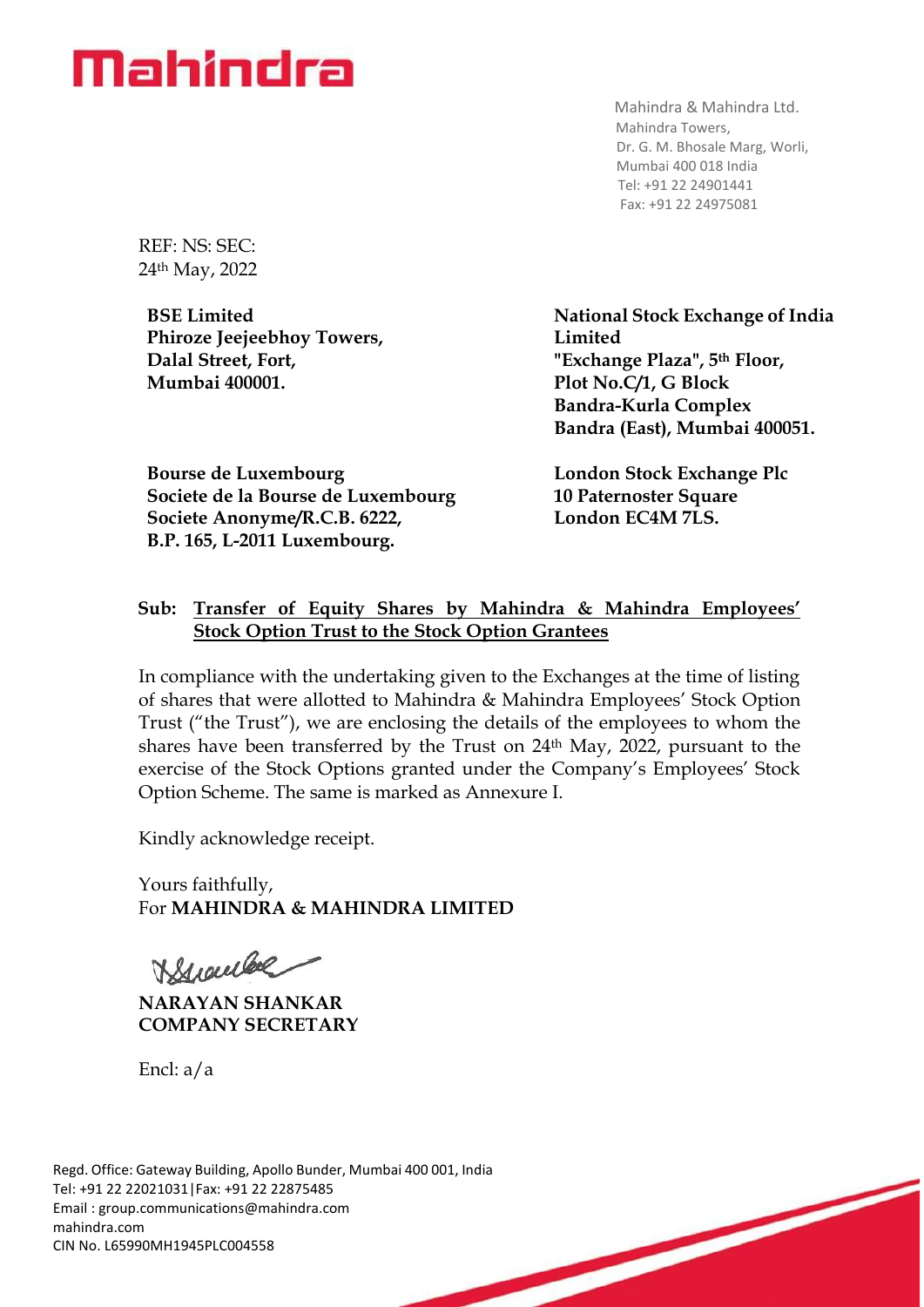| <b>ANNEXURE - I</b>                              |                                                    |                                |  |
|--------------------------------------------------|----------------------------------------------------|--------------------------------|--|
| MAHINDRA & MAHINDRA EMPLOYEES STOCK OPTION TRUST |                                                    |                                |  |
|                                                  | LIST OF EMPLOYEES WHO HAVE EXERCISED THEIR OPTIONS |                                |  |
| Sr. No. Name                                     |                                                    | Total No. of Options exercised |  |
| $\mathbf{1}$                                     | Rajeev Manchanda                                   | 548                            |  |
| $\overline{2}$                                   | Samuel Premkumar                                   | 2402                           |  |
| $\overline{3}$                                   | Satish Satoskar                                    | 243                            |  |
| $\overline{4}$                                   | Sanjay Birwadkar                                   | 223                            |  |
| 5                                                | S.G. Chiplunkar                                    | 299                            |  |
| 6                                                | <b>Babasaheb Shinde</b>                            | 589                            |  |
| 7                                                | Mahendra Ghorpade                                  | 203                            |  |
| 8                                                | REVANASIDDAYYA Hiremath                            | 80                             |  |
| 9                                                | Madhu Kadam                                        | 100                            |  |
| 10                                               | Kiran Pawaskar                                     | 59                             |  |
| 11                                               | Nishant Padman                                     | $\overline{70}$                |  |
| 12                                               | Danasekar Gunasekaran                              | 505                            |  |
| 13                                               | Yadunath Nair                                      | 504                            |  |
| 14                                               | Vivek Bane                                         | 153                            |  |
| 15                                               | <b>Bishwanath Ghosh</b>                            | 6400                           |  |
| 16                                               | Ashutosh Goel                                      | 819                            |  |
| 17                                               | Abhijit Kulkarni                                   | 171                            |  |
| 18                                               | S Durgashankar                                     | 16582                          |  |
| 19                                               | Amit Swarnkar                                      | 113                            |  |
| 20                                               | Joe Muthirakalayil                                 | 450                            |  |
| 21                                               | Satish Gawade                                      | 198                            |  |
| 22                                               | Shamik Basu                                        | 50                             |  |
| 23                                               | RAMESH KUMAR VERMA                                 | 89                             |  |
| 24                                               | Sunil Wadhera                                      | 1142                           |  |
| 25                                               | S Pandiyan                                         | 408                            |  |
| 26                                               | Kirti Acharya                                      | 25                             |  |
| 27                                               | Rohit Karanjekar                                   | 73                             |  |
| 28                                               | Vijay Pawar                                        | 114                            |  |
| 29                                               | Vaibhav Deshkar                                    | 206                            |  |
| 30                                               | Sapan Mittal                                       | 48                             |  |
| 31                                               | Amit Tekvani                                       | 44                             |  |
| $\overline{32}$                                  | <b>VARUN KUMAR</b>                                 | $\overline{32}$                |  |
| 33                                               | Chandrakant Wanjare                                | 180                            |  |
| 34                                               | R. Govindarajan                                    | 100                            |  |
| 35                                               | DHARMENDRA THIRUNAVUKKARASU                        | 84                             |  |
| 36                                               | Bipinchandra Mishra                                | 96                             |  |
| 37                                               | Vivek Gupta                                        | 1252                           |  |
| 38                                               | Shaikh Javed Shaikh Ismail                         | 60                             |  |
| 39                                               | Sharad Borse                                       | 42                             |  |
| 40                                               | Sundhara Babu S                                    | 90                             |  |
| 41                                               | Srikanth K V                                       | 107                            |  |
| 42                                               | Rajanikant Thakur                                  | 132                            |  |
| 43                                               | Nitin Deshpande                                    | 228                            |  |
| 44                                               | Ankur Poddar                                       | 346                            |  |
| 45                                               | <b>Arvind Mathew</b>                               | 6338                           |  |
| 46                                               | Debashis Bhuniya                                   | 100                            |  |
| 47                                               | Pradeep CM                                         | 25                             |  |
| 48                                               | Shankar Venugopal                                  | 7134                           |  |
| 49                                               | A Venkatsubramanian                                | 871                            |  |
| 50                                               | Atul Bhogte                                        | 70                             |  |